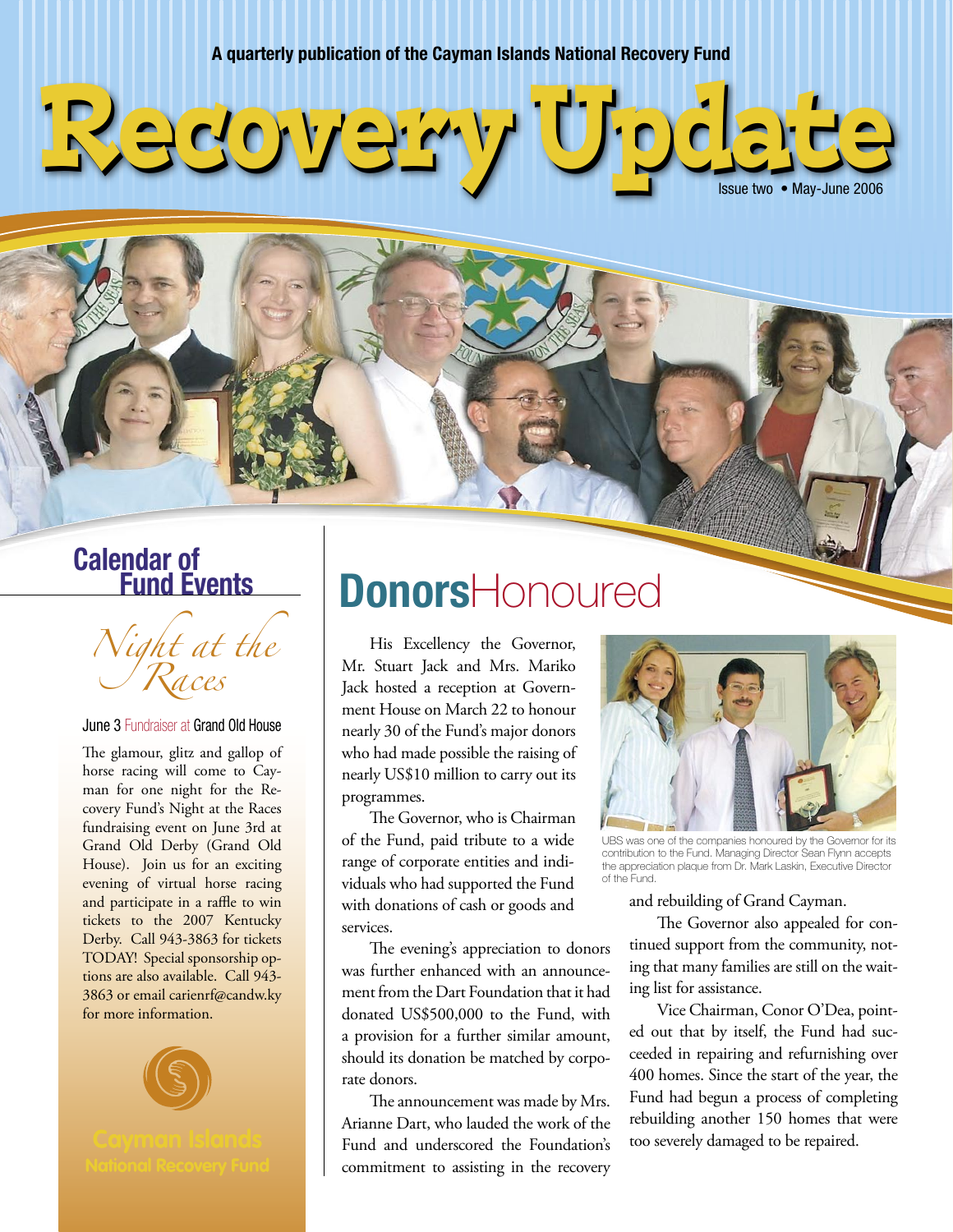# **Adopt** a Home

**Featured homes this quarter**





Here's a new way to help the Fund and needy families. Support our **"Adopt A Home"** programme with donations to repair, rebuild or refurnish a specific home. **943-3864** *Call Now!*

# Meet the **Fund's Trustees**

 The Fund has welcomed the newest addition to its Board of Trustees, Ms. Christina McLaughlin. Ms. McLaughlin, who is Chief Financial Officer and Corporate Secretary of Dart Management Limited, was formally presented to the Fund's other trustees at the NRF's regular monthly meeting held on 24th April.

 She joins the following trustees on the board:

**Remember!** You can still purchase your copy of<br>**Hours in Septembe**<br>the Hurricane Ivan DVD. **"36 Hours in September" -** *the Hurricane Ivan DVD.* Copies are available at the NRF offices. Price reduced to **only \$ 15ea.**

- Conor O'Dea (Vice Chairman)
- Naul Bodden
- Bruce Dinwiddy –

former Governor of the Cayman Islands

- John Owen former Governor of the Cayman Islands
- Hon. Kenneth Jefferson, Financial Secretary
- Andrew Jones, Enforcer
- Huw Moses
- Pastor Winston Rose
- Dan Scott
- Andreas Ugland
- Cayman National Trust

#### **Meet our Staff**

- Dr. Mark Laskin --Executive Director
- Cynthia Arie Director of Marketing & Development
- Aileen Samuel Special Projects Officer
- Tamara Welcome Customer Service Representative
- David Bodden Project Manager
- Ludlow Buckeridge -Project Manager (part-time)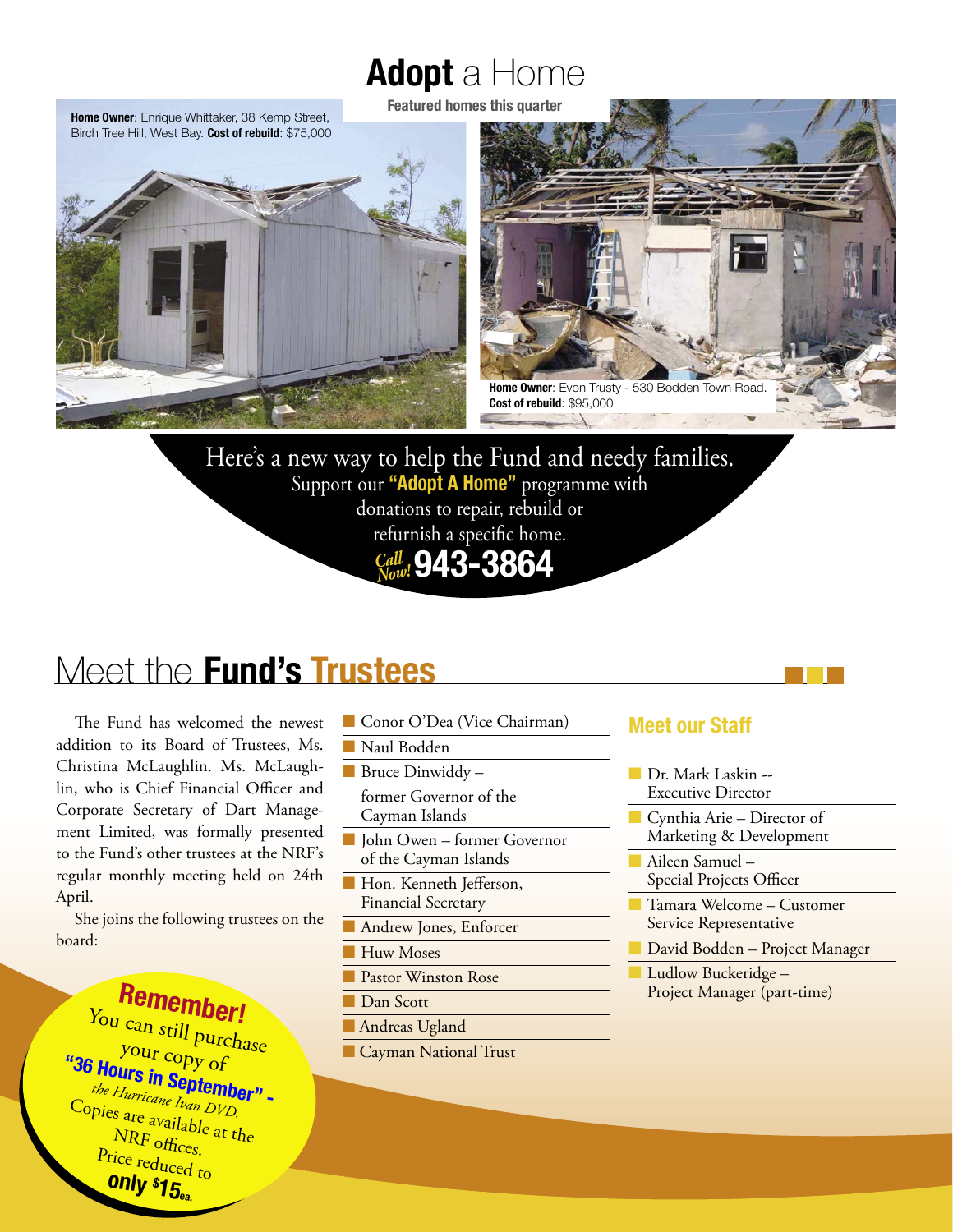# Progress **Report**

#### ■ Change is in the Air

Walkers, attorneys-at-law, have joined the list of donors and supporters to the Fund with the announcement of its "Change is in the Air" Fundraising programme, which has been launched in collaboration with Cayman Airways.

 The programme enables Cayman Airways passengers to contribute towards raising funds for a designated Cayman charity by placing a donation in special "Change in the Air" envelopes. The envelopes will be placed in the seat back pockets of every inbound and outbound Cayman Airways flight.

 The National Recovery Fund is the first charitable organisation designated by Walkers and Cayman Airways to benefit from the "Change in



the Air" programme.

 Walkers partner, Mark Lewis, stated, "This programme is the first of its kind to be launched in the Cayman Islands and is a simple yet effective way of fundraising on behalf of local charities. Both Walkers and Cayman Airways are pleased to be able to give something back to the community and jurisdiction that has been so good to us throughout the years."

#### ■ This Old House

 A demolition crew was at work in East End tearing down the hurricanewrecked homes of (NAMES OF RESI-DENTS) in preparation for their rebuilding. Thirty homes have been repaired or rebuilt in East End and another 25 are in varying stages of being worked on.





#### ■ Home, Sweet Home



Red, white, yellow and green decorated George Town resident, Ms. Doris Mejia, yard on Saturday, 8th April, when Digicel and Recovery Fund staff spent the morning landscaping the yard of her newly rebuilt home. Ms. Mejia's home was severely damaged by Hurricane Ivan, and Digicel kindly donated the funds to have her home rebuilt. "It's such a treat to have people care so much about me and my home. I was left with little to nothing after Ivan, and now I have a home, beautiful garden and some new friends," explained Ms. Mejia.



Houses demolished in East End to make way for rebuilding. (top) Foundation laid for one East End house that is undergoing rebuilding. (bottom)